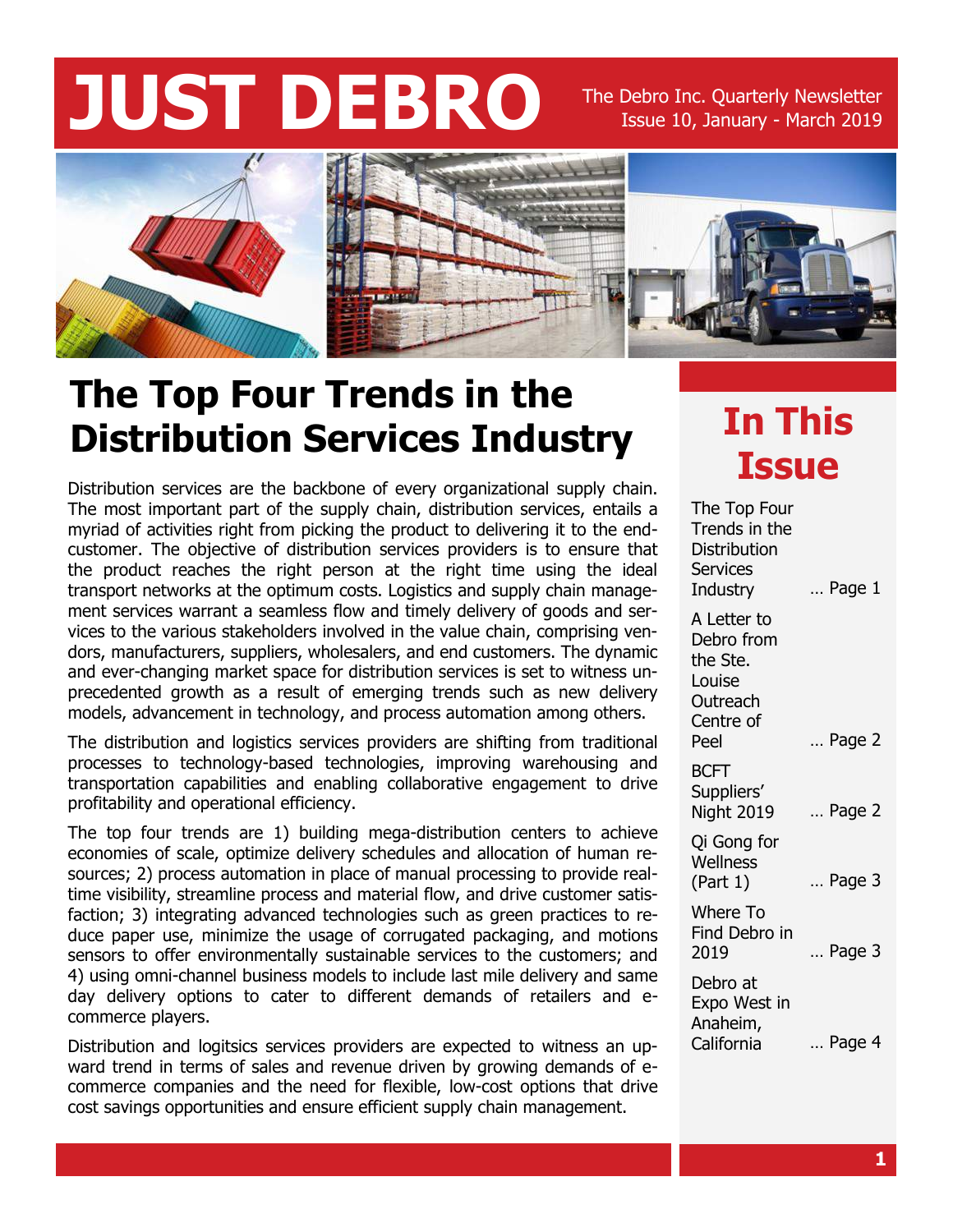#### **BCFT Suppliers' Night 2019**

Held Annually in Burnaby, BC the BCFT Suppliers Night is Canada's premier food industry expo and trade show, and is always well attended by the local Food industry and also draws the Nutritional/ Fitness Supplement buyers and formulators.

Gold Coast Flavors exhibited next to Debro once again to support our promotion of their line in Canada.

Agridient representatives attended the show and were motivated to increase their presence in BC via Debro. Paul, Ilia, James and Vernon of the Debro Sales Team were on hand again to make sure we maximized our connections in the heavy traffic.

For more information, visit:

https://www.bcft.ca/ suppliers-night



The Debro Sales Team at BCFT Suppliers' Night 2019

#### **A Letter to Debro from the Ste. Louise Outreach Centre of Peel**

Attn: All at DEBRO

All of us at the Ste. Louise Outreach would like to extend our thanks and appreciation to you for the extremely generous food donations. Thank you so much for taking part in helping us to alleviate hunger, poverty and homelessness in our community.

Every donation truly helps our outreach program support the numerous families who depend on us. We are currently serving 2,373 registered families and the demand in the community just continues to grow. We would never survive without help from such caring individuals like you.

Numerous types of families rely on our services each month. 85% of these families have several children. Single mom's, teen mom's abused women and children all use our services. We continue to assist seniors and several individuals dealing with emotional or physical disabilities. We provide life-saving necessities for families who have been forced out of their homes due to fires or loss of income. They start over from scratch and truly need our help. We assist new comers getting settled in Canada. We participate in a food sharing program to help support other food banks and work with several school breakfast programs and youth programs…..without ongoing community support these things would not be taking place and we would not be able to continue our work.

Our Center is operated for families who come from all over Brampton who seek assistance. Thank you so much for considering our center and our vital services.

We wish you all peace, good health and much happiness throughout 2019.

Sincerely,

Catherine Rivera, Board President/Volunteer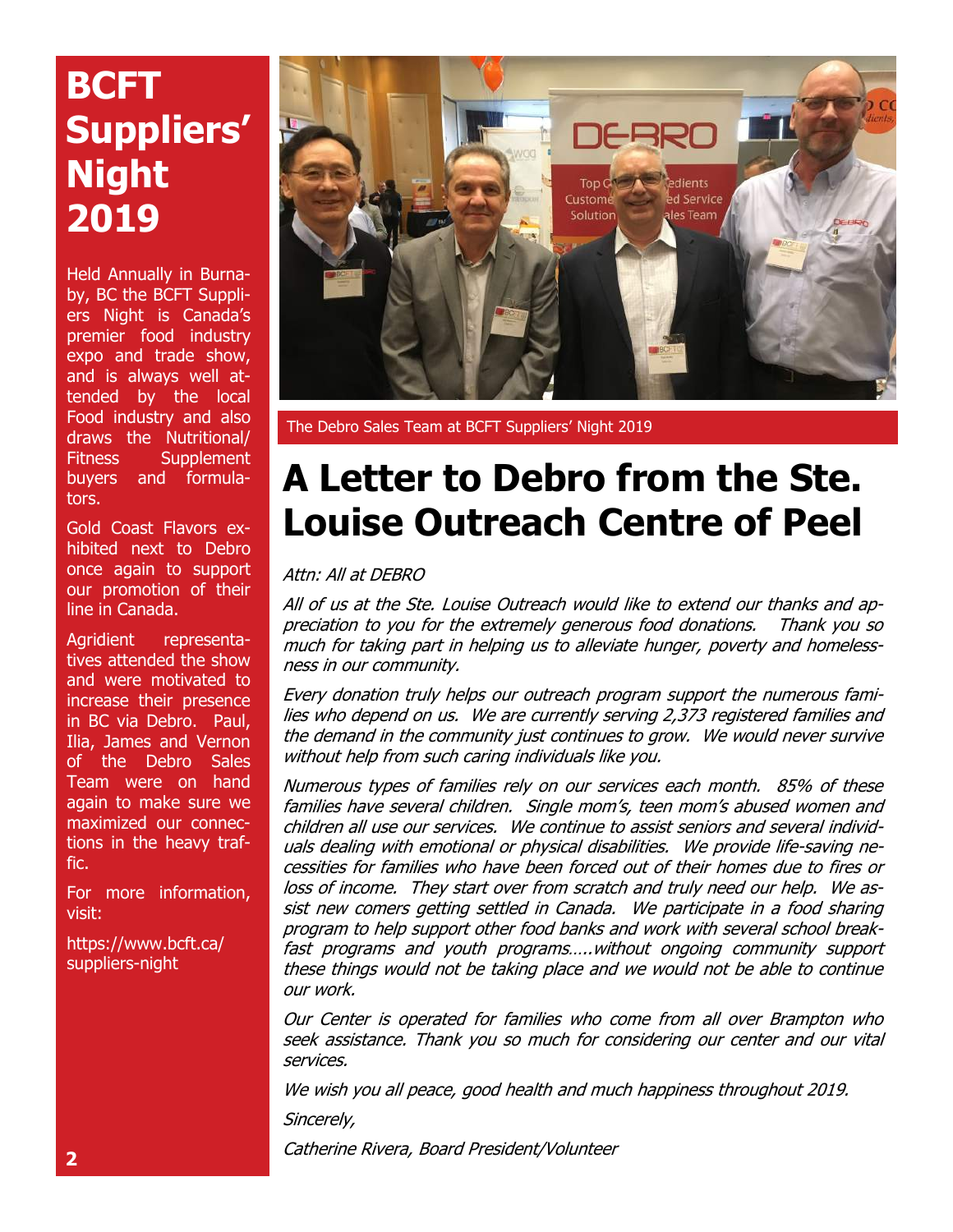## **Qi Gong for Wellness (Part 1)**

Qi Gong, by definition comes from Qi, meaning Life energy and Gong, meaning work.

Combined it means 'Working with Life Energy".

It is known as a PRACTICE or TRAINING because unlike medicine, it is not prescribed for a period of time; it is work, to help PREVENT illness and disease and improve overall health, physically, mentally and spiritually.

The goal of Qi Gong exercise is to stimulate the flow of energy internally in the body so that it effectively rushes through and clears the entire network of Chi channels, or "meridians" in the body.

There are 3 sources of Qi and 7 kinds of Qi.

The 3 main sources of Qi are: Breath, Food and Constitution. Breath (or Air) and Food mix to form the Nutritive Qi that travels to all the cells of the body. These are Aquired Qi.

The third source is Original Qi. It is the constitution or inherited tendencies toward illness and disease that you get from your parents and the way you were cared for in utero. If the mother eats healthy and has good personal hygiene, lives in a non-toxic environment or spends a lot of time in nature, and has a peaceful mind, then the child will have the best chance at living a healthy life.

The 7 kinds of Qi are:

- 1) Breath Qi– from respiration
- 2) Food Qi from diet
- 3) Original Qi inherited from Parents or Universe
- 4) Internal Qi all Qi inside the body
- 5) External Qi Qi emanating from the body
- 6) Nutritive  $Qi$  flows inside the meridians of the body
- 7) Protective Qi energetic barrier against external pathogens (germs)

The principles of Qi Gong are found recorded dating back thousands of years. Writings were found on the tombs of wealthy people hoping they would have good health in the afterlife.

A tortoise shell, dating back 3000 years was discovered, stating that people back then believed that specific stretching and deep breathing exercises would infuse them with the energy of Qi and keep them healthy and vital.

A 2200 year old painting known as the Tao Yin was discovered in China, depicting ancient dances that helped alleviate aches and pains from Rheumatoid Arthritis which was common with workers in the rice fields and other damp conditions. These dances were eventually broken down into specific moves and were prescribed for different aliments.

Qi Gong is considered the core of both Tai Chi and Martial arts due to its fundamental premise to use the breath to Focus and move energy throughout the body. But unlike Martial Arts where repetition of techniques is essential for muscle memory, Qi Gong uses the mind to focus the Qi.

#### **Where to Find Debro in 2019**

**New York Society of Cosmetic Chemists Suppliers' Day** New York, New York May 7-8

**Eastern Coatings Show Atlantic City, New** *Jersey* May 13-15

#### **IFT 2019: Feed Your Future** New Orleans, Louisiana

June 2-5

**SupplySide West** Las Vegas, Nevada October 15-19

**Western Coatings Show** Las Vegas, Nevada October 21-24

**Quebec Society of Cosmetic Chemists Suppliers' Day** Montreal, Quebec November